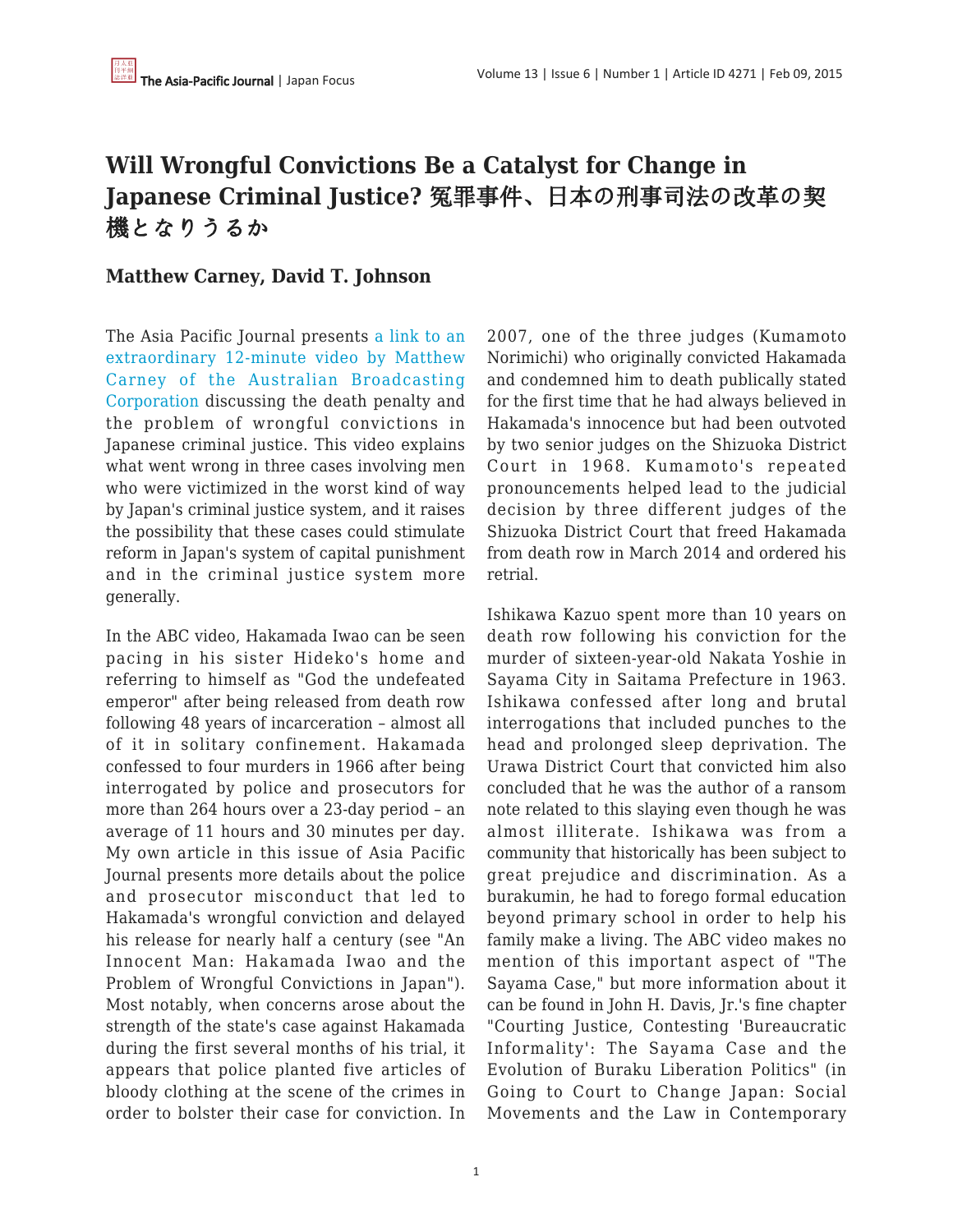Japan, edited by Patricia G. Steinhoff, Ann Arbor: Center for Japanese Studies, The University of Michigan, 2014, pp.73-100). Ishikawa's death sentence was reduced to life imprisonment by the Tokyo High Court in 1974, and he was released on parole in 1994. Since then, he and his supporters have been pushing for a retrial that could formally declare his innocence (see [here](http://www.imadr.org/sayama/)).

Sugaya Toshikazu is the third man victimized by wrongful conviction who is portrayed in the ABC video. In what came to be known as the "Ashikaga Incident," Sugaya was convicted in 1991 of the murder of a four-year-old girl based on his own coerced confession and what turned out to be a primitive DNA test. In 2007 the journalist Shimizu Kiyoshi revealed problems in the DNA testing method, and in 2009 a new DNA test conclusively showed that Sugaya was innocent. (The same DNA test that was used to wrongfully convict Sugaya was also used to convict Kuma Michitoshi of two murders in Iizuka, Fukuoka prefecture in 1992, but Kuma was hanged in 2008 despite serious concerns about his innocence; see [here.](http://www.jiadep.org/Kuma_Michitoshi.html)) Sugaya was released after 17 years of imprisonment, and in 2010 he was formally declared innocent at a retrial in which prosecutors admitted that the police had forced him to confess. In 2011 Sugaya [was awarded the equivalent of about](http://wrongfulconvictionsblog.org/2012/05/07/implicated-by-dna-exonerated-by-dna-the-ashikaga-case/) [one million U.S. dollars in compensation by the](http://wrongfulconvictionsblog.org/2012/05/07/implicated-by-dna-exonerated-by-dna-the-ashikaga-case/) [Japanese government.](http://wrongfulconvictionsblog.org/2012/05/07/implicated-by-dna-exonerated-by-dna-the-ashikaga-case/) While Sugaya was in prison under a life sentence, two other young girls were killed near Ashikaga City, and two more were killed in Ohta City, on Gunma Prefecture's border with Ashikaga. Wrongful convictions are tragic for many reasons, and one of the least appreciated is the fact that while the wrong person is in custody, the real offender remains free to commit more crimes.

The ABC video also shows scenes from a press conference attended by Hakamada, Ishikawa, Sugaya, and two other victims of wrongful conviction: Sugiyama Takao and Sakurai Shoji, who were sentenced to life imprisonment in 1970 for a robbery-murder in the town of Fukawa in Ibaraki prefecture in 1967. The two victims of wrongful conviction in this "Fukawa case" were released on parole in 1996 and declared not guilty in a retrial that ended in 2011. Like most other victims of wrongful conviction in Japan, Sugiyama and Sakurai both falsely confessed after long and coercive interrogations, and police and prosecutors failed to disclose to the defense many pieces of evidence that pointed to their innocence. It took nearly 45 years to exonerate them, and in 2012 [they each received 130 million yen \(about](http://www.jiadep.org/Fukawa.html) [\\$1.6 million\) in compensation from the state](http://www.jiadep.org/Fukawa.html).

The ABC video includes compelling testimony from former prosecutor Ichikawa Hiroshi about the pressures police and prosecutors feel to produce confessions and convictions even when they are inconsistent with the truth. The conclusion of the video also raises the "hope" that the revelation of wrongful convictions could be a "catalyst" for change in Japanese criminal justice. But recent history suggests that positive change will be far from automatic. In the 1980s, four men were released from death rows in Japan because of evidence of their innocence (see Daniel H. Foote, "From Japan's Death Row To Freedom," Pacific Rim Law & Policy Journal, Vol.1, No.1 (Winter 1992), pp.11-103). Thereafter, there was much discussion about the need for reform in Japanese criminal justice and capital punishment, yet few meaningful reforms were implemented. Two decades later, even the advent of a lay judge system of civilian participation (in 2009) [has had little effect on](http://www.japanfocus.org/-David_T_-Johnson/3461) [Japanese conviction rates or death sentencing](http://www.japanfocus.org/-David_T_-Johnson/3461) [practices.](http://www.japanfocus.org/-David_T_-Johnson/3461) In the United States, the revelation of wrongful convictions has helped drive death sentences and executions down by more than half since they peaked in the late 1990s and has contributed to the abolition of capital punishment in six states since 2007 (New Jersey, New York, New Mexico, Illinois, Connecticut, and Maryland). For similar reforms to occur in Japan, an entrenched